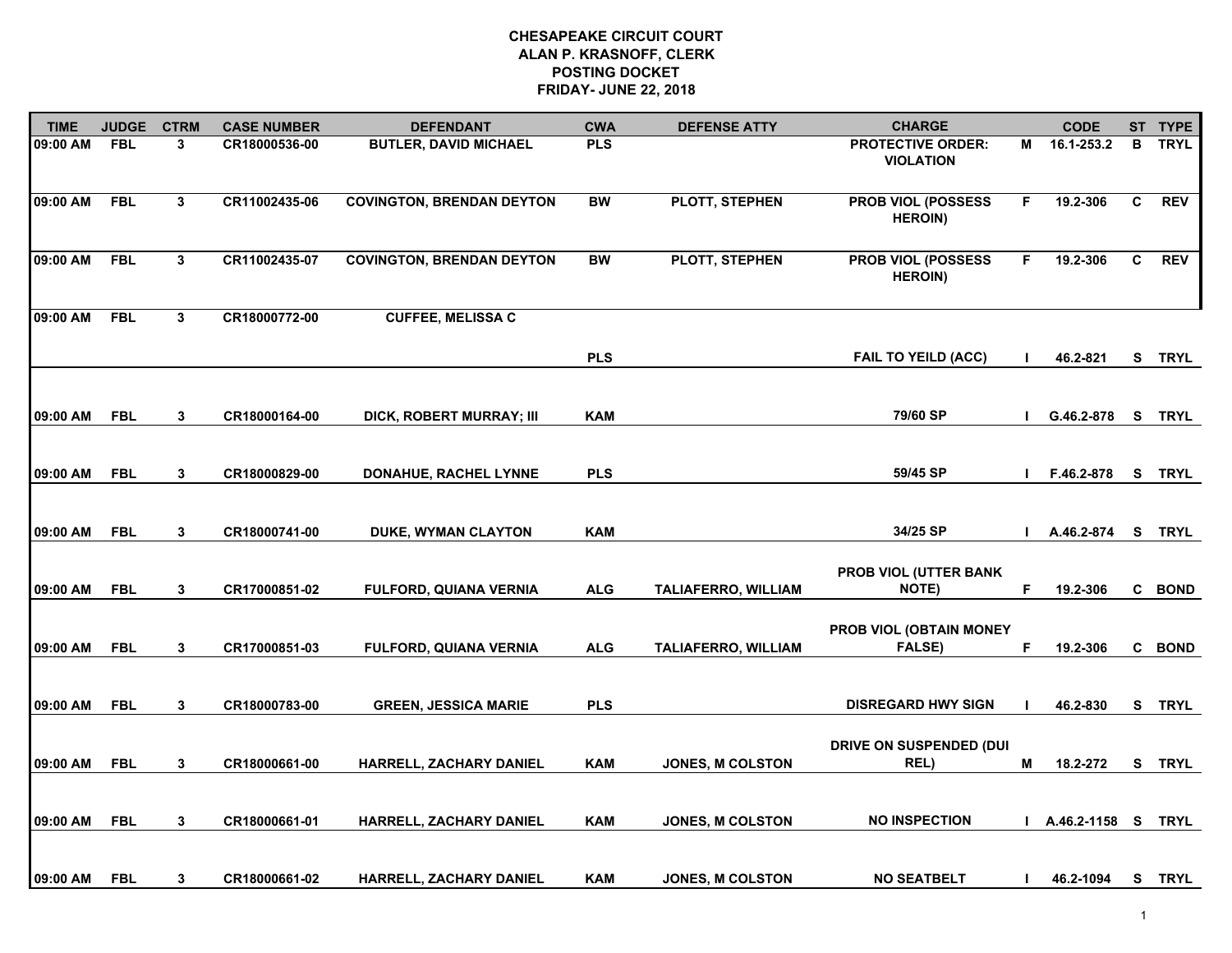| <b>TIME</b> | <b>JUDGE</b> | <b>CTRM</b>  | <b>CASE NUMBER</b> | <b>DEFENDANT</b>              | <b>CWA</b> | <b>DEFENSE ATTY</b>       | <b>CHARGE</b>                  |              | <b>CODE</b>   |   | ST TYPE       |
|-------------|--------------|--------------|--------------------|-------------------------------|------------|---------------------------|--------------------------------|--------------|---------------|---|---------------|
|             |              |              |                    |                               |            |                           |                                |              |               |   |               |
| 09:00 AM    | <b>FBL</b>   | $\mathbf{3}$ | CR17002219-00      | <b>HOLLAND, ANTROY J</b>      | <b>KAM</b> | KOZAK, WILLIAM            | <b>DRIVE ON SUSP 4TH</b>       | M            | B.46.2-301    | s | <b>TRYL</b>   |
|             |              |              |                    |                               |            |                           |                                |              |               |   |               |
|             |              |              |                    |                               |            |                           |                                |              |               |   |               |
| 09:00 AM    | <b>FBL</b>   | $\mathbf{3}$ | CR17000595-00      | <b>HOUK, BRANDON GAGE</b>     | <b>PLS</b> | <b>BARLOW, JASON A</b>    | <b>POSSES HEROIN</b>           | F            | 18.2-250      | C | DD            |
|             |              |              |                    |                               |            |                           |                                |              |               |   |               |
| 09:00 AM    | <b>FBL</b>   | 3            | CR18000130-00      | <b>JACKSON, BOBBY</b>         | <b>BW</b>  | OLIVER, FLOYD             | <b>GRAND LARCENY</b>           | F            | 18.2-103      |   | <b>B</b> SENR |
|             |              |              |                    |                               |            |                           |                                |              |               |   |               |
|             |              |              |                    |                               |            |                           | <b>STOLEN PROPERTY</b>         |              |               |   |               |
| 09:00 AM    | <b>FBL</b>   | $\mathbf{3}$ | CR18000130-01      | <b>JACKSON, BOBBY</b>         | BW         | OLIVER, FLOYD             | <b>WINTENT SELL</b>            |              | F 18.2-108.01 |   | <b>B</b> SENR |
|             |              |              |                    |                               |            |                           |                                |              |               |   |               |
| 09:00 AM    | <b>FBL</b>   | 3            | CR18000313-00      | <b>JAMES, KOREY MICHAEL</b>   | <b>ALG</b> | TALIAFERRO, WILLIAM L; JR | <b>BOND APPEAL</b>             | $\mathbf{o}$ | 19.2-124      |   | C BOND        |
|             |              |              |                    |                               |            |                           |                                |              |               |   |               |
|             |              |              |                    |                               |            |                           | <b>POSSESSION OF</b>           |              |               |   |               |
| 09:00 AM    | <b>FBL</b>   | $\mathbf{3}$ | CR18000606-00      | <b>KNIGHT, ZARIA L</b>        | <b>PLS</b> | <b>FLANDERS, JOSHUA B</b> | <b>MARIJUANA</b>               | M            | 18.2-250.1    | S | <b>TRYL</b>   |
|             |              |              |                    |                               |            |                           |                                |              |               |   |               |
| 09:00 AM    | <b>FBL</b>   | 3            | CR17001675-00      | <b>LAWTON, LARAYE</b>         | <b>DAM</b> | <b>ORTIZ, KATHLEEN</b>    | <b>ASSAULT &amp; BATTERY</b>   | M            | 18.2-57       | C | <b>TRYL</b>   |
|             |              |              |                    |                               |            |                           |                                |              |               |   |               |
|             |              |              |                    |                               |            |                           |                                |              |               |   |               |
| 09:00 AM    | <b>FBL</b>   | 3            | CR17001675-01      | <b>LAWTON, LARAYE</b>         | <b>DAM</b> | <b>ORTIZ, KATHLEEN</b>    | <b>ASSAULT &amp; BATTERY</b>   | M            | 18.2-57       | C | <b>TRYL</b>   |
|             |              |              |                    |                               |            |                           |                                |              |               |   |               |
| 09:00 AM    | <b>FBL</b>   | 3            | CR17001675-02      | <b>LAWTON, LARAYE</b>         | <b>DAM</b> | <b>ORTIZ, KATHLEEN</b>    | <b>FTA-TRYL</b>                | M            | 18.2-456      |   | C TRYL        |
|             |              |              |                    |                               |            |                           |                                |              |               |   |               |
| 09:00 AM    | <b>FBL</b>   | $\mathbf{3}$ | CR18000830-00      | <b>LOZANO, MARCIANO JOHN</b>  | <b>KAM</b> |                           | <b>DISREGARD RED LIGHT</b>     |              | 46.2-833      |   | S TRYL        |
|             |              |              |                    |                               |            |                           |                                |              |               |   |               |
|             |              |              |                    |                               |            |                           | PROB VIOL (ELUDE POLICE        |              |               |   |               |
| 09:00 AM    | <b>FBL</b>   | $\mathbf{3}$ | CR17000198-03      | <b>MCINNIS, JEROME JOSEPH</b> | <b>BW</b>  | <b>MATTHEW, WOOTEN</b>    | OFF)                           | F            | 19.2-306      |   | C BOND        |
|             |              |              |                    |                               |            |                           |                                |              |               |   |               |
| 09:00 AM    | <b>FBL</b>   | 3            | CR17000198-04      | <b>MCINNIS, JEROME JOSEPH</b> | BW         | <b>MATTHEW, WOOTEN</b>    | PROB VIOL (SUSP'D O/L:<br>3RD) | M            | 19.2-306      |   | C BOND        |
|             |              |              |                    |                               |            |                           |                                |              |               |   |               |
|             |              |              |                    |                               |            |                           |                                |              |               |   |               |
| 09:00 AM    | <b>FBL</b>   | 3            | CR18000462-00      | PERRY, TELLEY LYNTON          | <b>DJH</b> | <b>GILCHRIST, KURT A</b>  | <b>POSSESS COCAINE</b>         | F            | 18.2-250      | C | <b>TRYL</b>   |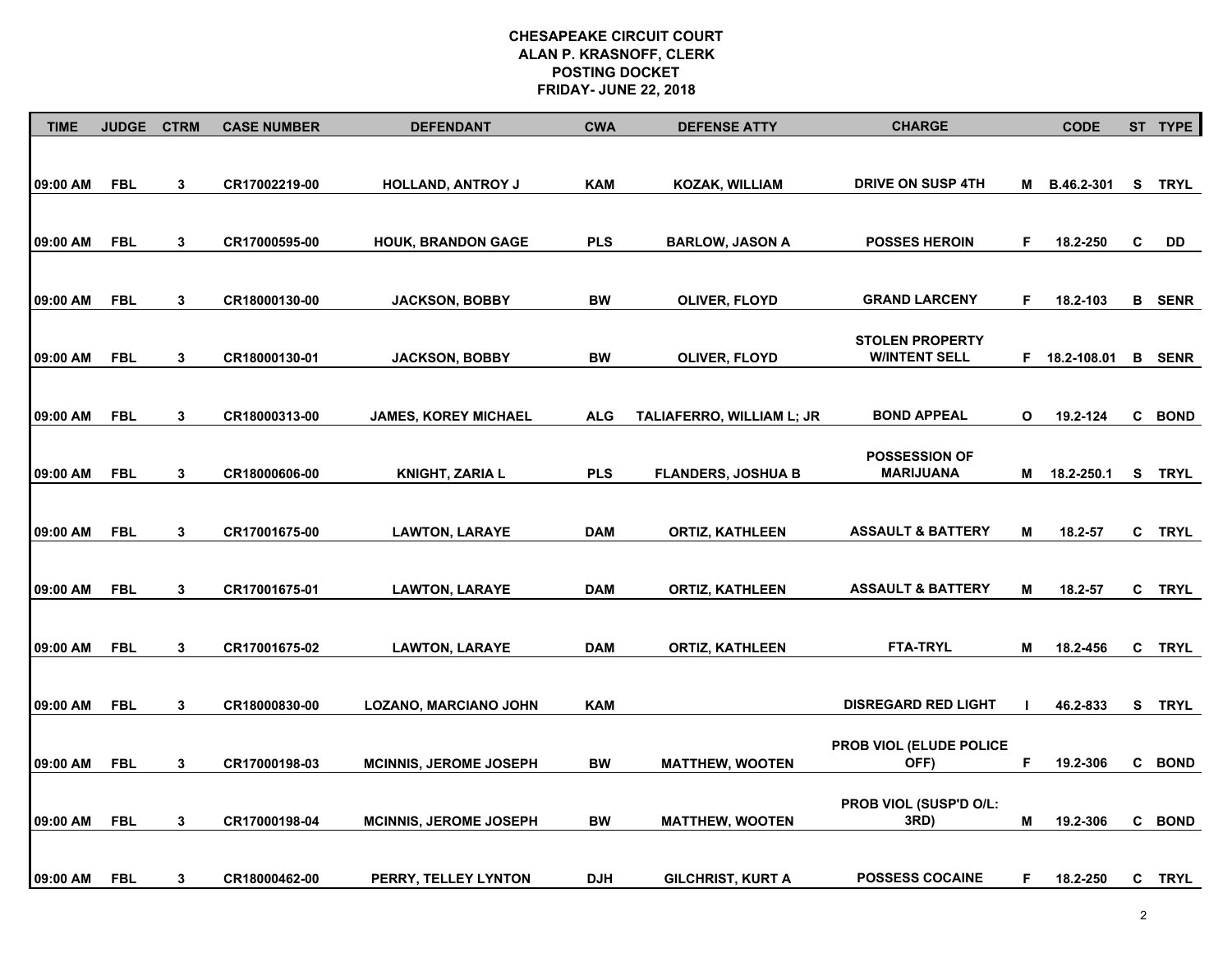| <b>TIME</b> | <b>JUDGE</b> | <b>CTRM</b> | <b>CASE NUMBER</b> | <b>DEFENDANT</b>                 | <b>CWA</b> | <b>DEFENSE ATTY</b>       | <b>CHARGE</b>                                |              | <b>CODE</b>  |              | ST TYPE     |
|-------------|--------------|-------------|--------------------|----------------------------------|------------|---------------------------|----------------------------------------------|--------------|--------------|--------------|-------------|
| 09:00 AM    | <b>FBL</b>   | 3           | CR18001157-00      | POOLE, JEREMY WAYNE              | <b>DAM</b> | <b>SINGLETON, KENNETH</b> | <b>BOND APPEAL</b>                           | O            | 19.2-124     |              | C BOND      |
|             |              |             |                    |                                  |            |                           |                                              |              |              |              |             |
| 09:00 AM    | <b>FBL</b>   | 3           | CR18000207-00      | <b>REDDICK, ZACKARY SAVALAS</b>  | <b>KAM</b> |                           | <b>SPEEDING 9 OVER</b>                       | $\mathbf{I}$ | A.46.2-874   |              | S TRYL      |
| 09:00 AM    | <b>FBL</b>   | 3           | CR18000207-01      | <b>REDDICK, ZACKARY SAVALAS</b>  | <b>KAM</b> |                           | <b>OPER UNINSURED VEH</b>                    |              | M A.46.2-707 | S.           | <b>TRYL</b> |
|             |              |             |                    |                                  |            |                           |                                              |              |              |              |             |
| 09:00 AM    | <b>FBL</b>   | 3           | CR14001844-03      | <b>RODGERS, RODRIQUEZ LAMONT</b> | BW         | <b>BOUCHARD, JULIAN</b>   | <b>PROB VIOL (POSSESS</b><br><b>HEROIN)</b>  | F.           | 19.2-306     | В            | <b>REV</b>  |
|             |              |             |                    |                                  |            |                           | <b>DRIV UNDER</b>                            |              |              |              |             |
| 09:00 AM    | <b>FBL</b>   | 3           | CR18000763-00      | <b>SHACK, ESAU DARNEL</b>        | <b>PLS</b> | Ortiz, Kathleen A.        | <b>REVO/SUSPENSION</b>                       | Μ            | B.46.2-301   | В            | <b>TRYL</b> |
| 09:00 AM    | <b>FBL</b>   | 3           | CR16000711-03      | <b>STEPHENS, WHITNEY MELISSA</b> | <b>BW</b>  | <b>BYRUM, WILLIAM</b>     | <b>PROB VIOL (PETIT</b><br>LARCENY: 3RD)     | F.           | 19.2-306     | $\mathbf{C}$ | <b>REV</b>  |
|             |              |             |                    |                                  |            |                           | <b>PROB VIOL (POSSESS</b>                    |              |              |              |             |
| 09:00 AM    | <b>FBL</b>   | 3           | CR16000711-04      | <b>STEPHENS, WHITNEY MELISSA</b> | <b>BW</b>  | <b>BYRUM, WILLIAM</b>     | <b>HEROIN)</b>                               | F.           | 19.2-306     | C            | <b>REV</b>  |
| 09:00 AM    | <b>FBL</b>   | 3           | CR16001178-07      | <b>STEPHENS, WHITNEY MELISSA</b> | <b>BW</b>  | <b>BYRUM, WILLIAM</b>     | <b>PROB VIOL (CREDIT CARD</b><br>THEFT)      | F.           | 19.2-306     | C            | <b>REV</b>  |
|             |              |             |                    |                                  |            |                           | PROB VIOL(PETIT LARC-                        |              |              |              |             |
| 09:00 AM    | <b>FBL</b>   | 3           | CR16001178-08      | <b>STEPHENS, WHITNEY MELISSA</b> | BW         | <b>BYRUM, WILLIAM</b>     | 3RD+ OFF)                                    | F            | 19.2-306     | C            | <b>REV</b>  |
| 09:00 AM    | <b>FBL</b>   | 3           | CR00003147-00      | <b>SUITE, WILLIE JAMES</b>       |            | <b>ROBERT ALDINGER</b>    | <b>3RD OFF LARCENY</b>                       | F            | 18.2-96      | в            | CС          |
| 09:00 AM    | <b>FBL</b>   | 3           | CR00A03147-00      | <b>SUITE, WILLIE JAMES</b>       |            | <b>G. JEFFERY MASON</b>   | PROBATION VIOLATION                          | F            | 19.2-306     | C            | CC          |
|             |              |             |                    |                                  |            |                           | <b>POSSESS HEROIN</b>                        | F            |              |              |             |
| 09:00 AM    | <b>FBL</b>   | 3           | CR03001502-00      | <b>SUITE, WILLIE JAMES</b>       |            | <b>JOHN D. LEVIN</b>      |                                              |              | 18.2-250     | в            | cc          |
| 09:00 AM    | <b>FBL</b>   | 3           | CR03001758-00      | <b>SUITE, WILLIE JAMES</b>       |            | <b>JOHN D. LEVIN</b>      | <b>SUSPENDED OPERATORS</b><br><b>LICENSE</b> | Μ            | 46.2-301     | B            | <b>CC</b>   |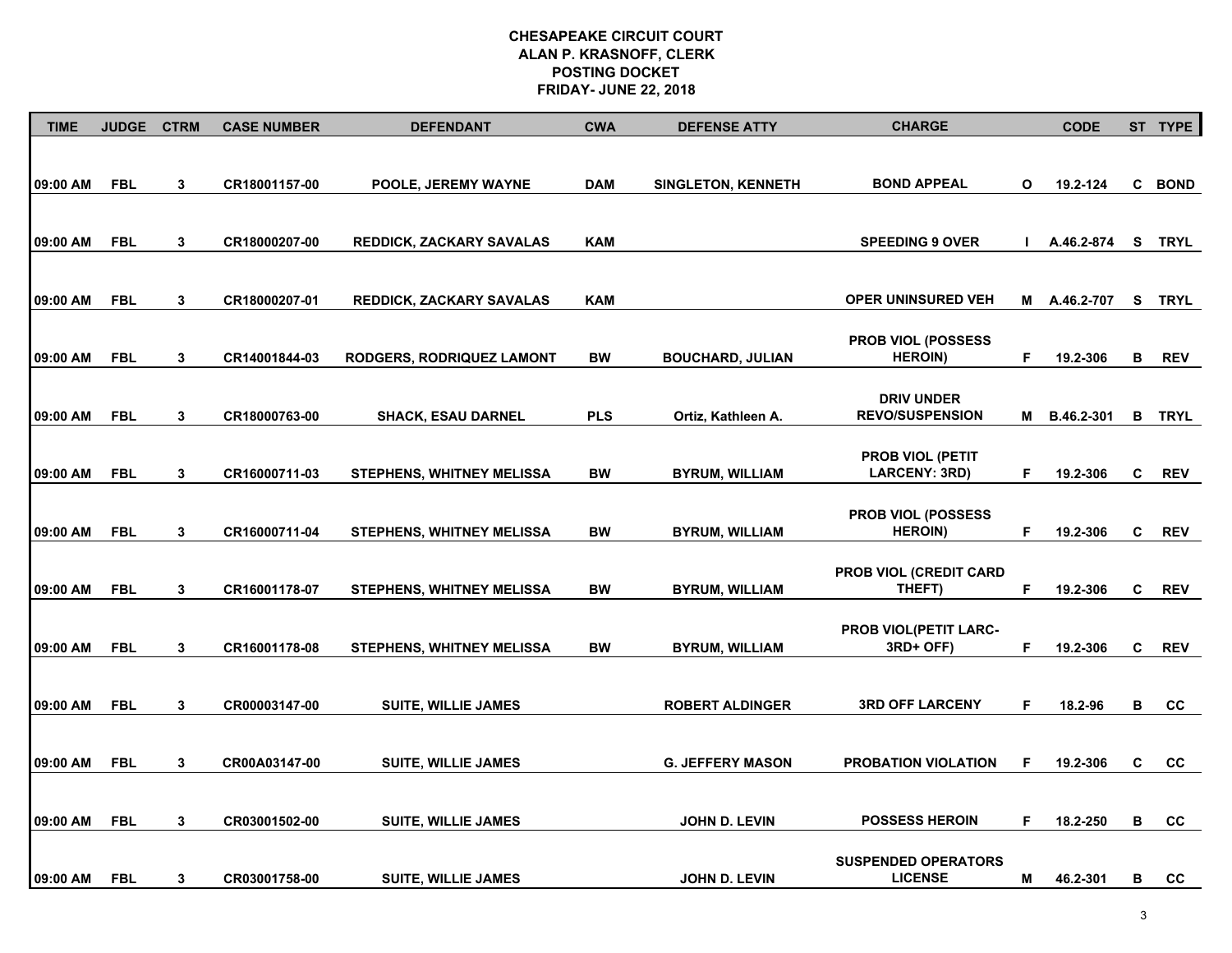| <b>TIME</b> | <b>JUDGE</b> | <b>CTRM</b>  | <b>CASE NUMBER</b> | <b>DEFENDANT</b>              | <b>CWA</b> | <b>DEFENSE ATTY</b>      | <b>CHARGE</b>                              |    | <b>CODE</b>  |   | ST TYPE       |
|-------------|--------------|--------------|--------------------|-------------------------------|------------|--------------------------|--------------------------------------------|----|--------------|---|---------------|
|             |              |              |                    |                               |            |                          |                                            |    |              |   |               |
| 09:00 AM    | <b>FBL</b>   | 3            | CR03001759-00      | <b>SUITE, WILLIE JAMES</b>    |            | JOHN D. LEVIN            | <b>DISREGARD STOP SIGN</b>                 | M  | 46.2-830     | В | CC            |
|             |              |              |                    |                               |            |                          |                                            |    |              |   |               |
| 09:00 AM    | <b>FBL</b>   | 3            | CR03C01758-00      | <b>SUITE, WILLIE JAMES</b>    |            | <b>G. JEFFERY MASON</b>  | <b>CAPIAS: FTR JAIL</b><br>(DELAYED)       | М  | 18.2-456     | C | <b>CC</b>     |
|             |              |              |                    |                               |            |                          |                                            |    |              |   |               |
| 09:00 AM    | <b>FBL</b>   | 3            | CR11000775-00      | <b>SUITE, WILLIE JAMES</b>    |            | <b>BYRUM, ERICA</b>      | <b>VIOL PROBATION ON FEL</b><br><b>OFF</b> | F  | 19.2-306     | C | cc            |
|             |              |              |                    |                               |            |                          |                                            |    |              |   |               |
|             |              |              |                    |                               |            |                          |                                            |    |              |   |               |
| 09:00 AM    | <b>FBL</b>   | 3            | CR98A02217-00      | <b>SUITE, WILLIE JAMES</b>    |            | <b>HEATHER CROOK</b>     | <b>PROBATION VIOL</b>                      | F. | 19.2-306     | C | CC            |
|             |              |              |                    |                               |            |                          |                                            |    |              |   |               |
| 09:00 AM    | <b>FBL</b>   | $\mathbf{3}$ | CR98A02217-01      | <b>SUITE, WILLIE JAMES</b>    |            | <b>WILLIAM BUYRN</b>     | PROBATION VIOLATION                        | F  | 19.2-306     | C | cc            |
|             |              |              |                    |                               |            |                          |                                            |    |              |   |               |
| 09:00 AM    | <b>FBL</b>   | 3            | CR98A02217-02      | <b>SUITE, WILLIE JAMES</b>    |            | <b>MICHAEL A. GRAY</b>   | <b>PROBATION VIOLATION</b>                 | F  | 19.2-306     | C | cc            |
|             |              |              |                    |                               |            |                          | <b>MANUF/DISTRB SCH I/ II 2ND</b>          |    |              |   |               |
| 09:00 AM    | <b>FBL</b>   | 3            | CR16001062-02      | <b>TAYLOR, JAMES MCKINLEY</b> | <b>DJH</b> | <b>PAULDING, KRISTIN</b> | <b>OFF</b>                                 | F  | 18.2-248     | C | <b>RE</b>     |
|             |              |              |                    |                               |            |                          |                                            |    |              |   |               |
| 09:00 AM    | <b>FBL</b>   | 3            | CR16001062-03      | <b>TAYLOR, JAMES MCKINLEY</b> | <b>DJH</b> | Ortiz, Kathleen A.       | <b>FTA: BOND REVIEW</b>                    | Μ  | 18.2-456     | C | <b>CAP</b>    |
|             |              |              |                    |                               |            |                          |                                            |    |              |   |               |
| 09:00 AM    | <b>FBL</b>   | 3            | CR18000325-00      | <b>WALKER, JONATHAN ROSS</b>  | BW         | <b>PANDYA, ASHA S</b>    | <b>ASSAULT AND BATTER</b>                  | M  | 18.2-57      |   | <b>B</b> TRYL |
|             |              |              |                    |                               |            |                          |                                            |    |              |   |               |
| 09:00 AM    | <b>FBL</b>   | 3            | CR18000834-00      | <b>WILSON, JUSTIN K</b>       | <b>KAM</b> |                          | <b>FAIL TO OBEY HIGHWAY</b><br><b>SIGN</b> |    | 46.2-830     |   | S TRYL        |
|             |              |              |                    |                               |            |                          |                                            |    |              |   |               |
| 09:00 AM    | <b>TSW</b>   | 4            | CR17002337-00      | <b>BROOKS, JEREMIAH DAVID</b> | <b>AJS</b> | O'Brien, William H.      | <b>DWI 3RD</b>                             |    | F C.18.2-266 |   | C SENR        |
|             |              |              |                    |                               |            |                          |                                            |    |              |   |               |
|             |              |              |                    |                               |            |                          |                                            |    |              |   |               |
| 09:00 AM    | <b>TSW</b>   | 4            | CR17002337-02      | <b>BROOKS, JEREMIAH DAVID</b> | <b>AJS</b> | O'Brien, William H.      | <b>DRIVE ON SUSP</b>                       | М  | 18.2-272     |   | C SENR        |
|             |              |              |                    |                               |            |                          | <b>VIOL PROBATION ON FEL</b>               |    |              |   |               |
| 09:00 AM    | <b>TSW</b>   | 4            | CR13002043-03      | <b>CREEF, SHELBY RAY</b>      | <b>SNS</b> | <b>CROOK, HEATHER B</b>  | <b>OFF</b>                                 | F. | 19.2-306     | C | <b>REV</b>    |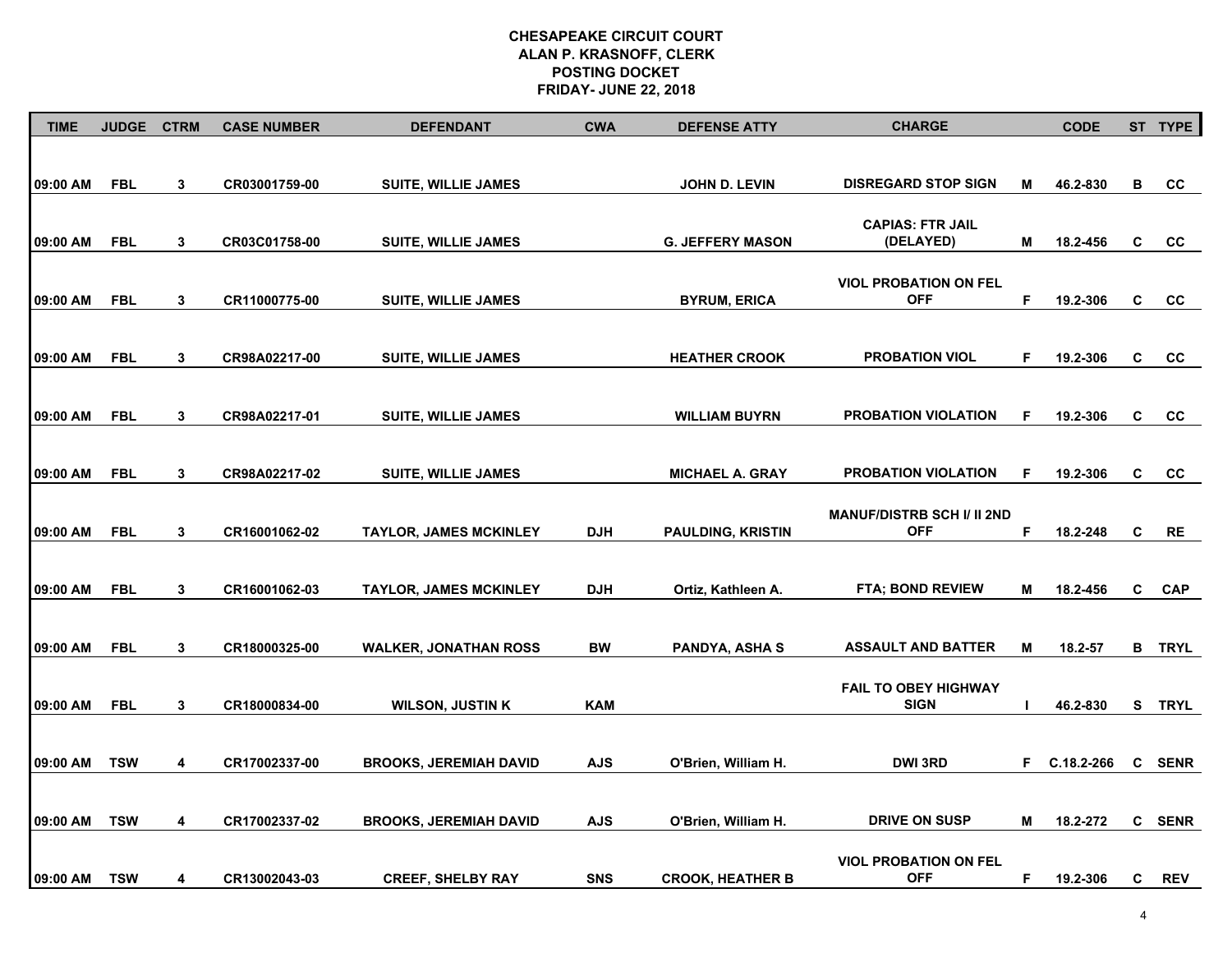| <b>TIME</b> | <b>JUDGE</b> | <b>CTRM</b>             | <b>CASE NUMBER</b> | <b>DEFENDANT</b>                 | <b>CWA</b> | <b>DEFENSE ATTY</b>        | <b>CHARGE</b>                                     |    | <b>CODE</b> |    | ST TYPE       |
|-------------|--------------|-------------------------|--------------------|----------------------------------|------------|----------------------------|---------------------------------------------------|----|-------------|----|---------------|
| 09:00 AM    | <b>TSW</b>   | $\overline{\mathbf{4}}$ | CR14001233-01      | <b>CREEF, SHELBY RAY</b>         | <b>SNS</b> | <b>CROOK, HEATHER B</b>    | <b>VIOL PROBATION ON FEL</b><br><b>OFF</b>        | F  | 19.2-306    | C  | <b>REV</b>    |
| 09:00 AM    | <b>TSW</b>   | 4                       | CR14000422-10      | <b>ENGLISH, TORI JO</b>          | <b>AJS</b> | Buyrn, Richard L.          | PROB VIOL (POSSESS<br><b>HEROIN</b> )             | F  | 19.2-306    | C  | <b>REV</b>    |
| 09:00 AM    | <b>TSW</b>   | 4                       | CR14000422-11      | <b>ENGLISH, TORI JO</b>          | <b>AJS</b> | Buyrn, Richard L.          | <b>PROB VIOL (GRAND</b><br><b>LARCENY)</b>        | F  | 19.2-306    | C  | <b>REV</b>    |
| 09:00 AM    | <b>TSW</b>   | 4                       | CR14000422-12      | <b>ENGLISH, TORI JO</b>          | <b>AJS</b> | Buyrn, Richard L.          | PROB VIOL (ESCAPE W/O<br>FORCE)                   | F. | 19.2-306    | C. | <b>REV</b>    |
| 09:00 AM    | <b>TSW</b>   | 4                       | CR14000422-13      | <b>ENGLISH, TORI JO</b>          | <b>AJS</b> | Buyrn, Richard L.          | <b>PROB VIOL(LARC W/ INT TO</b><br>SELL)          | F  | 19.2-306    | C  | <b>REV</b>    |
| 09:00 AM    | <b>TSW</b>   | 4                       | CR14001381-03      | <b>ENGLISH, TORI JO</b>          | <b>AJS</b> | Buyrn, Richard L.          | <b>PROB VIOL (GRAND</b><br><b>LARCENY)</b>        | F  | 19.2-306    | C  | <b>REV</b>    |
| 09:00 AM    | <b>TSW</b>   | 4                       | CR18000423-01      | <b>JENNINGS, RAY ANTHONY; JR</b> | <b>BEC</b> | <b>WENTWORTH, RACHEL E</b> | <b>ASSAULT &amp; BATTERY-FAM</b><br><b>MEMBER</b> | М  | 18.2-57.2   |    | <b>B</b> SENR |
| 09:00 AM    | <b>TSW</b>   | 4                       | CR18000435-00      | <b>MARTIN, JAMES RICHARD</b>     | <b>SNS</b> | <b>CUPIT, LINDA</b>        | <b>STRANGLATION</b>                               | F. | 18.2-51.6   | в  | C             |
| 09:00 AM    | <b>TSW</b>   | 4                       | CR08001056-00      | <b>MORGAN, MICHAEL TYRONE</b>    | <b>AJS</b> | <b>GIVANDO, STEPHEN P</b>  | <b>MANUF/SELL/DIST W/INT</b><br><b>MARIJ</b>      | F. | 18.2-248.1  | C  | cc            |
| 09:00 AM    | <b>TSW</b>   | 4                       | CR08001056-00      | <b>MORGAN, MICHAEL TYRONE</b>    | <b>AJS</b> | <b>GIVANDO, STEPHEN P</b>  | <b>MANUF/SELL/DIST W/INT</b><br><b>MARIJ</b>      | F  | 18.2-248.1  | C  | <b>ROL</b>    |
| 09:00 AM    | <b>TSW</b>   | 4                       | CR17001874-00      | <b>NICHOLSON, FRANK THOMAS</b>   | <b>SNS</b> | <b>NICHOLAS, LESLEE</b>    | <b>UNLAWFUL WOUNDING</b>                          | F  | 18.2-51     |    | C SENR        |
| 09:00 AM    | <b>TSW</b>   | 4                       | CR18000904-00      | PEETE, DEONTA THOMAS             | <b>AMF</b> | O'KEEFE, VANIA             | <b>ROBBERY</b>                                    | F  | 18.2-58     |    | C PLEA        |
| 09:00 AM    | <b>TSW</b>   | 4                       | CR18000904-01      | PEETE, DEONTA THOMAS             | <b>AMF</b> | O'KEEFE, VANIA             | <b>USE FIREARM IN FELONY</b><br><b>1ST OFF</b>    | F. | 18.2-53.1   |    | C PLEA        |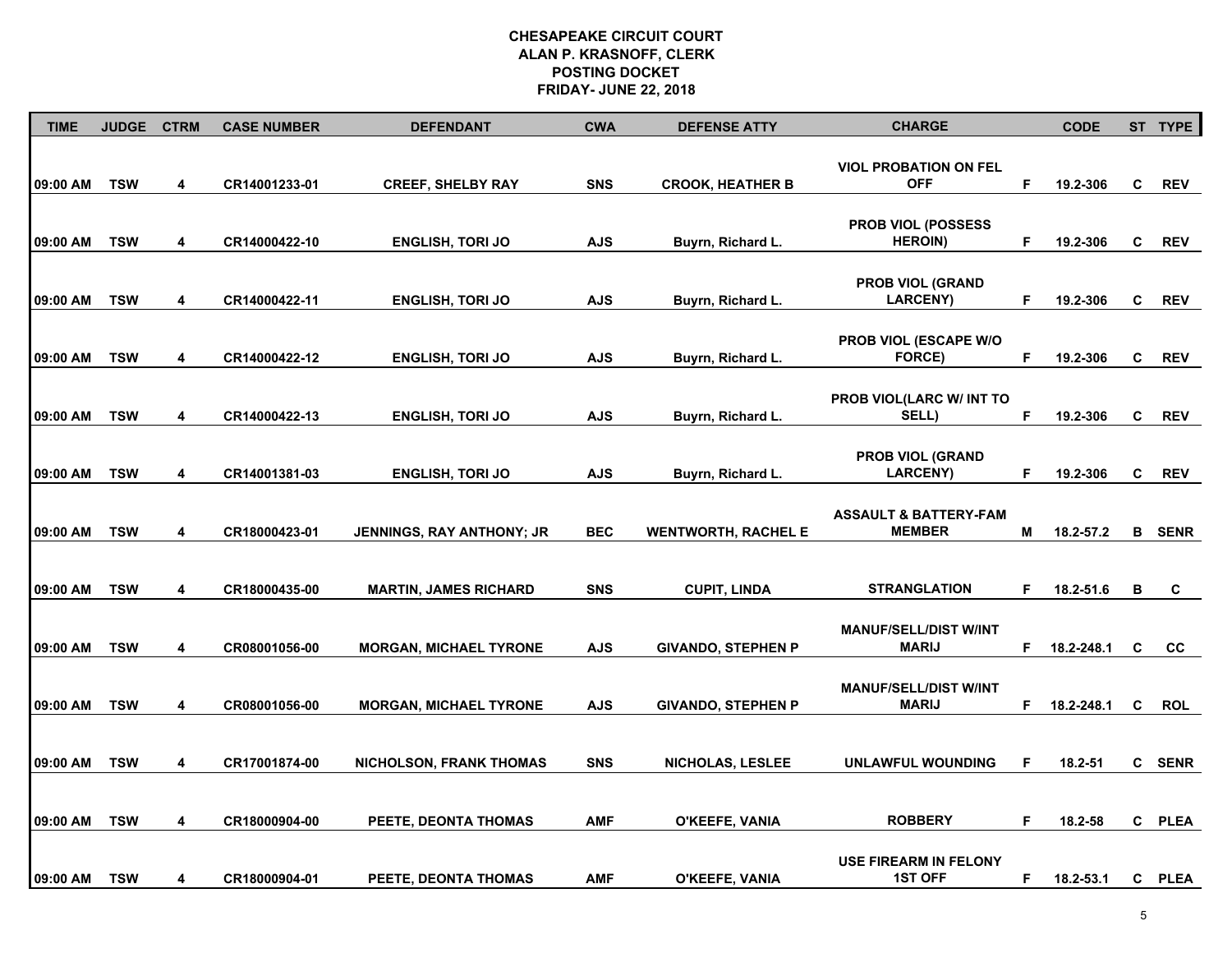| <b>TIME</b> | <b>JUDGE</b> | <b>CTRM</b> | <b>CASE NUMBER</b> | <b>DEFENDANT</b>                | <b>CWA</b> | <b>DEFENSE ATTY</b>       | <b>CHARGE</b>                                   |    | <b>CODE</b>  |   | ST TYPE       |
|-------------|--------------|-------------|--------------------|---------------------------------|------------|---------------------------|-------------------------------------------------|----|--------------|---|---------------|
| 09:00 AM    | <b>TSW</b>   | 4           | CR18000904-02      | PEETE, DEONTA THOMAS            | <b>AMF</b> | O'KEEFE, VANIA            | <b>CONSPIRE TO COMMIT</b><br><b>ROBBERY</b>     | F  | 18.2-58      |   | C PLEA        |
| 09:00 AM    | <b>TSW</b>   | 4           | CR18000472-00      | <b>STREETS, SEAN LA'MAR</b>     | <b>SNS</b> | <b>BASHARA, CHARLES L</b> | UNLAWFUL WOUNDING                               | F  | 18.2-51      |   | <b>B</b> TRYL |
| 09:00 AM    | <b>TSW</b>   | 4           | CR15000113-00      | <b>TREAT, JONATHAN MCKINLEY</b> | <b>BEC</b> | Winn, A Robinson          | <b>GRAND LARCENY</b>                            | F. | 18.2-95      | в | RE            |
| 09:00 AM    | <b>TSW</b>   | 4           | CR15000113-01      | <b>TREAT, JONATHAN MCKINLEY</b> |            | <b>JAMES, ANDREW</b>      | <b>VIOL PROBATION ON FEL</b><br><b>OFF</b>      | F. | 19.2-306     |   | <b>CC</b>     |
| 09:00 AM    | <b>TSW</b>   | 4           | CR14000014-05      | <b>WHITE, CAROL JEAN</b>        | <b>BEC</b> | <b>BARLOW, JASON A</b>    | <b>VIOL PROBATION ON FEL</b><br><b>OFF</b>      | F  | 19.2-306     | C | <b>REV</b>    |
| 09:00 AM    | <b>RDS</b>   | 5           | CR17000895-04      | ANDERSON, REBECCA LYNN          | <b>WHC</b> | <b>HAMLIN, JASON</b>      | <b>PROB VIOL (POSSESS)</b><br><b>COCAINE)</b>   | F  | 19.2-306     | C | <b>REV</b>    |
| 09:00 AM    | <b>RDS</b>   | 5           | CR17000895-05      | <b>ANDERSON, REBECCA LYNN</b>   | <b>WHC</b> | <b>HAMLIN, JASON</b>      | PROB VIOL (UNAUTH USE<br>OF VEH)                | F. | 19.2-306     | C | <b>REV</b>    |
| 09:00 AM    | <b>RDS</b>   | 5           | CR17000895-06      | <b>ANDERSON, REBECCA LYNN</b>   | <b>WHC</b> | <b>HAMLIN, JASON</b>      | <b>PROB VIOL (GRAND</b><br><b>LARCENY)</b>      | F. | 19.2-306     | C | <b>REV</b>    |
| 09:00 AM    | <b>RDS</b>   | 5           | CR14002197-02      | <b>FORD, JONATHAN DANIEL</b>    | <b>DRT</b> | <b>BELOTE, NICOLE</b>     | <b>PROB VIOL (GRAND</b><br><b>LARCENY-AUTO)</b> | F. | 19.2-306     | C | <b>REV</b>    |
| 09:00 AM    | <b>RDS</b>   | 5           | CR13002244-03      | <b>HEDSPETH, MONA DIANE</b>     | <b>DRT</b> | WOOD, SHELLY F            | <b>PROB VIOL (PETIT</b><br>LARC:3RD OFF)        | F  | 19.2-306     | C | <b>REV</b>    |
| 09:00 AM    | <b>RDS</b>   | 5           | CR17001762-00      | <b>HUGHES, BLAKE DARVIN</b>     | <b>JAF</b> | Jones, David L.           | DRIVE ON REVOKED- DUI<br><b>RELATED</b>         |    | F 46.2-391D3 |   | <b>B</b> PLEA |
| 09:00 AM    | <b>RDS</b>   | 5           | CR18000879-00      | <b>JONES, DAEKWON LASHAWN</b>   | <b>DRT</b> | <b>FLANDERS, JOSHUA B</b> | <b>GRAND LARCENY</b>                            | F. | 18.2-95      |   | C TRYL        |
| 09:00 AM    | <b>RDS</b>   | 5           | CR18000879-01      | <b>JONES, DAEKWON LASHAWN</b>   | <b>DRT</b> | <b>FLANDERS, JOSHUA B</b> | <b>CREDIT CARD THEFT</b>                        | F. | 18.2-192     |   | C TRYL        |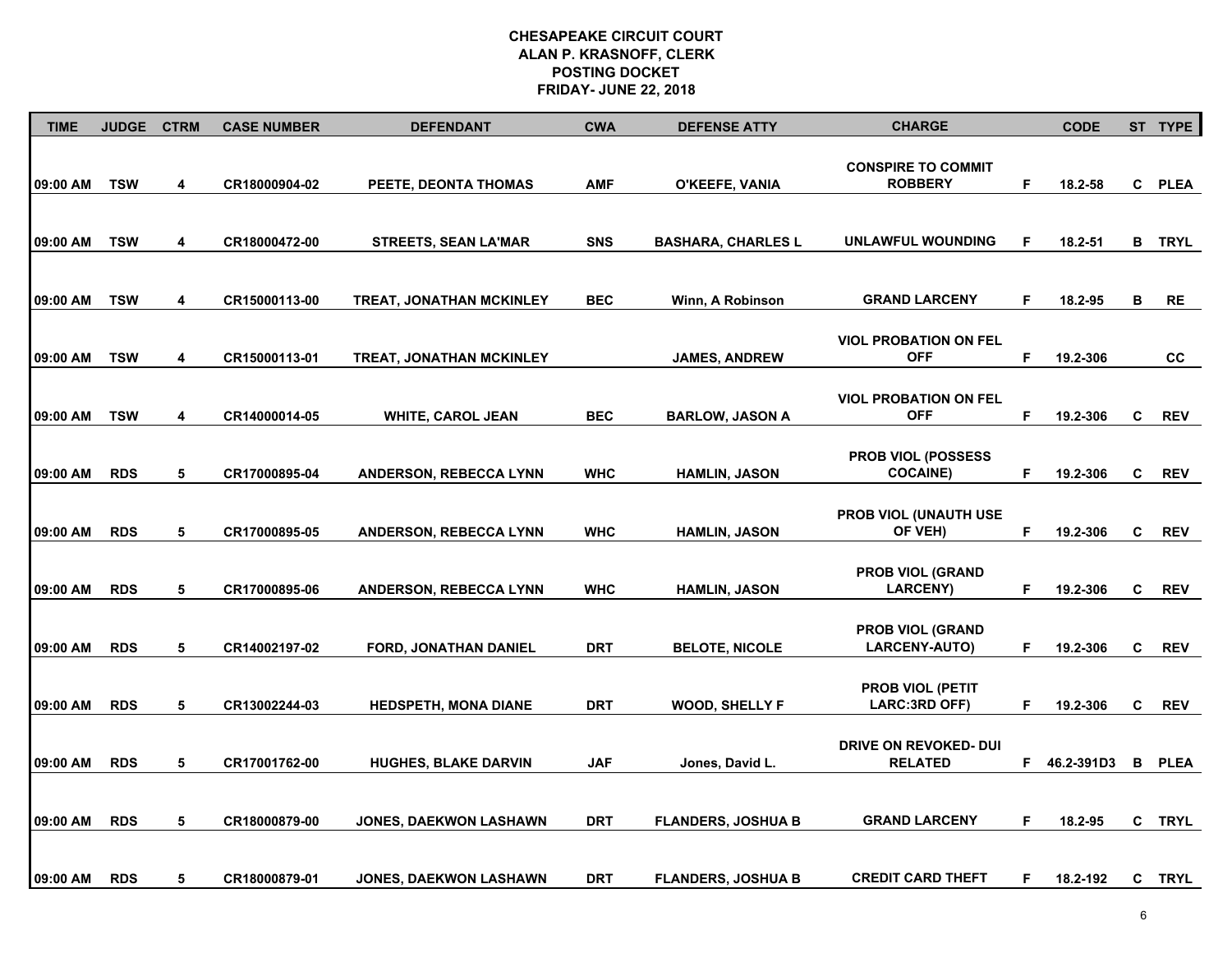| <b>TIME</b> | <b>JUDGE</b> | <b>CTRM</b>    | <b>CASE NUMBER</b> | <b>DEFENDANT</b>              | <b>CWA</b> | <b>DEFENSE ATTY</b>         | <b>CHARGE</b>                                       |     | <b>CODE</b> |   | ST TYPE       |
|-------------|--------------|----------------|--------------------|-------------------------------|------------|-----------------------------|-----------------------------------------------------|-----|-------------|---|---------------|
| 09:00 AM    | <b>RDS</b>   | 5              | CR18000879-02      | JONES, DAEKWON LASHAWN        | <b>DRT</b> | <b>FLANDERS, JOSHUA B</b>   | <b>ATTEMPT CREDIT CARD</b><br><b>FRAUD</b>          | М   | 18.2-195    |   | C TRYL        |
| 09:00 AM    | <b>RDS</b>   | 5              | CR18000879-03      | JONES, DAEKWON LASHAWN        | <b>DRT</b> | <b>FLANDERS, JOSHUA B</b>   | <b>ATTEMPT CREDIT CARD</b><br><b>FRAUD</b>          | М   | 18.2-195    |   | C TRYL        |
| 09:00 AM    | <b>RDS</b>   | 5              | CR18000879-04      | <b>JONES, DAEKWON LASHAWN</b> | <b>DRT</b> | <b>FLANDERS, JOSHUA B</b>   | <b>ATTEMPT CREDIT CARD</b><br><b>FRAUD</b>          | Μ   | 18.2-195    |   | C TRYL        |
| 09:00 AM    | <b>RDS</b>   | 5              | CR18000879-05      | <b>JONES, DAEKWON LASHAWN</b> | <b>DRT</b> | <b>FLANDERS, JOSHUA B</b>   | <b>ENTER/SET IN MOTION A</b><br><b>VEHICLE</b>      | Μ   | 18.2-147    |   | C TRYL        |
| 09:00 AM    | <b>RDS</b>   | 5              | CR16001827-02      | PIERCE, SHAKERA DOMINIQUE     | <b>DRT</b> | <b>PLOTT, STEPHEN</b>       | <b>PROB VIOL (SHOPLIFTING)</b>                      | .F  | 19.2-306    | C | <b>REV</b>    |
| 09:00 AM    | <b>RDS</b>   | 5              | CR17000897-01      | <b>SEAGLE, WILLIAM ADAM</b>   | <b>DRT</b> | <b>CROOK, HEATHER BUYRN</b> | <b>PROB VIOL (POSSESS)</b><br><b>HEROIN)</b>        | F.  | 19.2-306    | В | <b>REV</b>    |
| 09:00 AM    | <b>RDS</b>   | 5              | CR10001905-03      | SMITH, JOHNNY STEVENSON       | <b>DRT</b> | <b>BELOTE, NICOLE</b>       | <b>VIOL PROBATION ON FEL</b><br><b>OFF</b>          | F   | 19.2-306    | C | <b>REV</b>    |
| 09:30 AM    | <b>RDS</b>   | $\mathbf{2}$   | CR07003007-02      | <b>ANGEL, DANNY LEE; JR</b>   |            |                             | <b>PROB VIOL (PWID COCAINE) F</b>                   |     | 19.2-306    |   | C ADAT        |
| 09:30 AM    | <b>RDS</b>   | $\mathbf{2}$   | CR07003816-01      | <b>ASKEW, TIFFANY MONIQUE</b> |            |                             | <b>PROB VIOL (UTTER FORGED)</b><br>CHECK)           | F   | 19.2-306    |   | <b>B</b> ADAT |
| 09:30 AM    | <b>RDS</b>   | $\overline{2}$ | CR16002138-00      | <b>BAKER, JAMES; JR</b>       | <b>AEP</b> | <b>PASS, STEPHANIE</b>      | <b>PWID METHAMPHETAMINE</b>                         | - F | 18.2-248    |   | C ADAT        |
| 09:30 AM    | <b>RDS</b>   | $\overline{2}$ | CR18000695-00      | <b>HARRELL, MELONDY BREE</b>  | <b>KAM</b> |                             | <b>ENTER HOUSE TO COMMIT</b><br>A&B ETC.            | F   | 18.2-91     |   | <b>B</b> ADAT |
| 09:30 AM    | <b>RDS</b>   | $\mathbf{2}$   | CR18000695-01      | HARRELL, MELONDY BREE         | <b>KAM</b> |                             | <b>GRND LARCENY: &gt;=\$200</b><br><b>NOT PERSN</b> | F.  | 18.2-95     |   | <b>B</b> ADAT |
| 09:30 AM    | <b>RDS</b>   | $\mathbf{2}$   | CR18001051-00      | <b>HARRIS, RUMONE LAMONTE</b> | <b>MLK</b> | <b>WENTWORTH, RACHEL E</b>  | <b>FELON POSS FIREARM</b>                           | F.  | 18.2-308.2  | C | TBS           |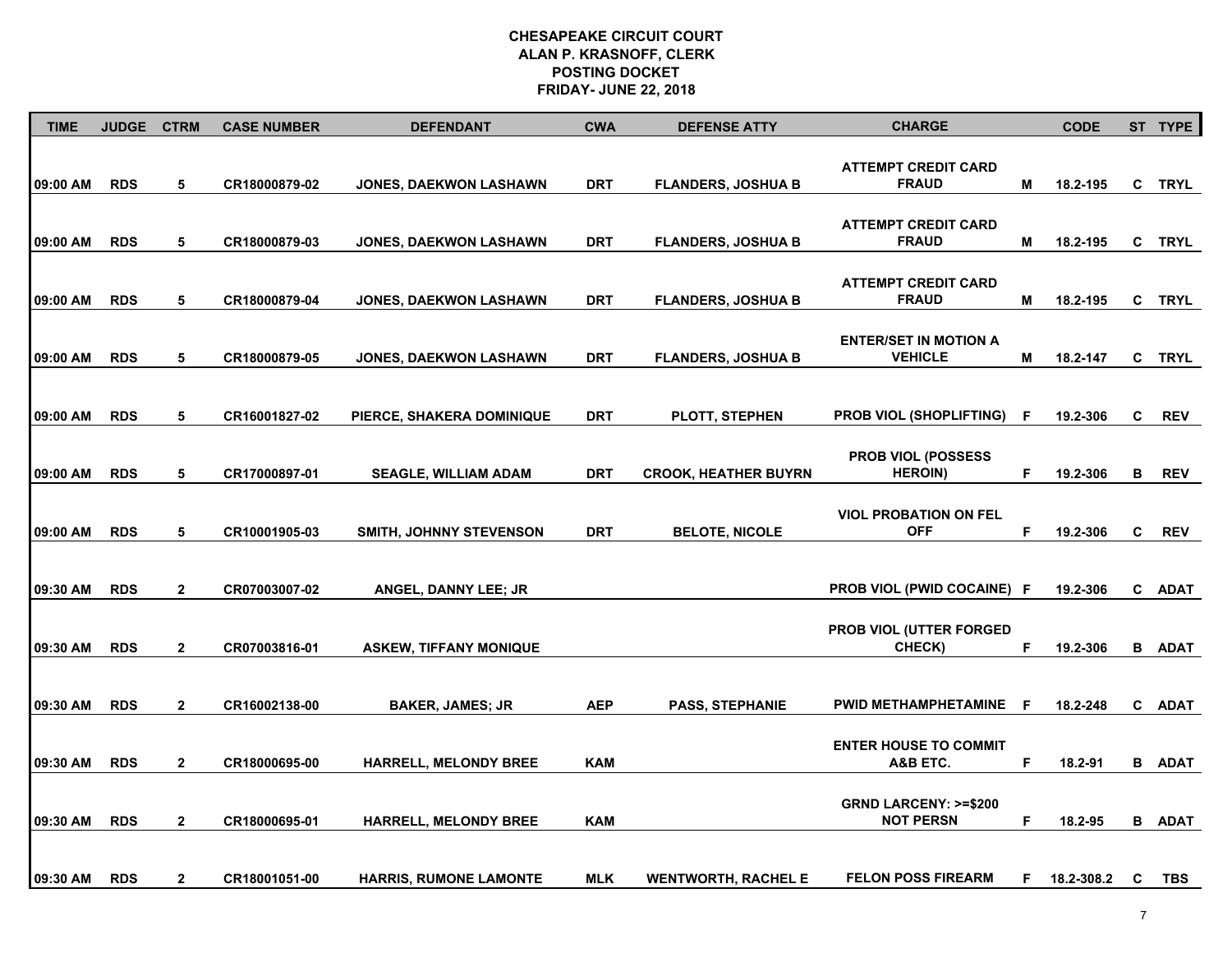| TIME     | <b>JUDGE</b> | <b>CTRM</b>  | <b>CASE NUMBER</b> | <b>DEFENDANT</b>                | <b>CWA</b> | <b>DEFENSE ATTY</b>  | <b>CHARGE</b>                                  |   | <b>CODE</b> | <b>ST</b> | <b>TYPE</b> |
|----------|--------------|--------------|--------------------|---------------------------------|------------|----------------------|------------------------------------------------|---|-------------|-----------|-------------|
|          |              |              |                    |                                 |            |                      | <b>VIOL PROBATION ON FEL</b>                   |   |             |           |             |
| 09:30 AM | <b>RDS</b>   | $\mathbf{2}$ | CR13002096-02      | <b>HODGES, TYRONE DEMETRICE</b> |            |                      | <b>OFF</b>                                     | E | 19.2-306    | C.        | <b>ADAT</b> |
|          |              |              |                    |                                 |            |                      |                                                |   |             |           |             |
| 09:30 AM | <b>RDS</b>   | $\mathbf{2}$ | CR18000692-00      | <b>MCINNIS, DEMOND TRAMAIN</b>  | <b>KAM</b> | ALOUPAS, CARMELOU L. | <b>BREAK &amp; ENTER</b>                       | E | 18.2-91     | C         | <b>TBS</b>  |
|          |              |              |                    |                                 |            |                      |                                                |   |             |           |             |
| 09:30 AM | <b>RDS</b>   | $\mathbf{2}$ | CR18000692-01      | <b>MCINNIS, DEMOND TRAMAIN</b>  | <b>KAM</b> | ALOUPAS, CARMELOU L  | <b>ATTEMPTED</b><br><b>STRANGULATION</b>       | E | 18.2-51.6   | C         | <b>TBS</b>  |
|          |              |              |                    |                                 |            |                      |                                                |   |             |           |             |
| 09:30 AM | <b>RDS</b>   | $\mathbf{2}$ | CR18000692-02      | <b>MCINNIS, DEMOND TRAMAIN</b>  | <b>KAM</b> | ALOUPAS, CARMELOU L  | <b>DESTRUCT PROP W/INTENT</b><br>$<$ \$1000    | М | 18.2-137    | C.        | <b>TBS</b>  |
|          |              |              |                    |                                 |            |                      |                                                |   |             |           |             |
| 09:30 AM | <b>RDS</b>   | $\mathbf{2}$ | CR17000093-01      | <b>TRUMBLE, TAQUANN KENNETH</b> |            |                      | <b>SUSP SNT VIOL (GRAND</b><br><b>LARCENY)</b> |   | 19.2-306    | C.        | <b>ADAT</b> |